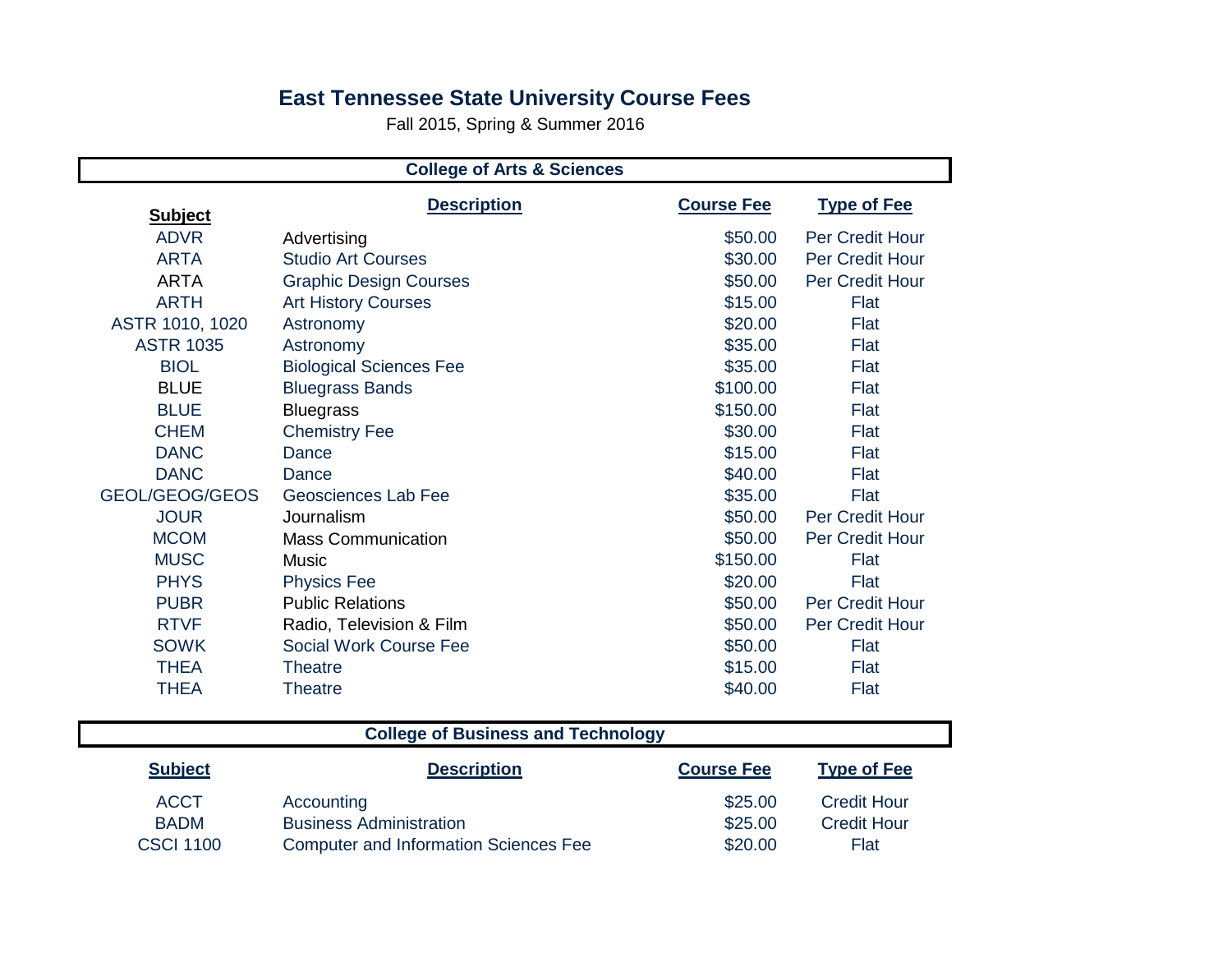| <b>DIGM</b> | Digital Media Fee             | \$100.00 | <b>Credit Hour</b> |
|-------------|-------------------------------|----------|--------------------|
| <b>ECON</b> | Economics                     | \$25.00  | <b>Credit Hour</b> |
| <b>ENTC</b> | <b>Engineering Technology</b> | \$20.00  | <b>Credit Hour</b> |
| <b>FNCE</b> | <b>Finance</b>                | \$25.00  | <b>Credit Hour</b> |
| <b>INTD</b> | <b>Interior Design</b>        | \$20.00  | <b>Credit Hour</b> |
| <b>MGMT</b> | Management                    | \$25.00  | <b>Credit Hour</b> |
| <b>MKTG</b> | Marketing                     | \$25.00  | <b>Credit Hour</b> |
| <b>MSDM</b> | <b>Digital Marketing</b>      | \$25.00  | <b>Credit Hour</b> |
| <b>SURV</b> | Surveying & Mapping           | \$20.00  | <b>Credit Hour</b> |

## **College of Clinical and Rehabilitative Health Sciences**

| <b>Subject</b> | <b>Description</b>             | <b>Course Fee</b> | <b>Type of Fee</b> |
|----------------|--------------------------------|-------------------|--------------------|
| <b>ALHE</b>    | Allied Health                  | \$40.00           | Credit Hour        |
| <b>CDIS</b>    | <b>Communicative Disorders</b> | \$40.00           | <b>Credit Hour</b> |
| <b>CPSC</b>    | <b>Cardiopulmonary Science</b> | \$40.00           | <b>Credit Hour</b> |
| <b>DHYG</b>    | Dental Hygiene                 | \$450.00          | Flat               |
| <b>DHYG</b>    | Dental Hygiene                 | \$40.00           | <b>Credit Hour</b> |
| <b>NTFD</b>    | <b>Nutrition and Foods</b>     | \$40.00           | <b>Credit Hour</b> |
| <b>PHYT</b>    | <b>Physical Therapy</b>        | \$60.00           | <b>Credit Hour</b> |
| <b>PHYT</b>    | <b>Physical Therapy</b>        | \$40.00           | <b>Credit Hour</b> |
| <b>RADT</b>    | Radiologic Technology          | \$40.00           | <b>Credit Hour</b> |

| <b>College of Education</b> |                                  |                   |                    |
|-----------------------------|----------------------------------|-------------------|--------------------|
| <b>Subject</b>              | <b>Description</b>               | <b>Course Fee</b> | <b>Type of Fee</b> |
| <b>ARTA 4419</b>            | Teaching Art EL Sec Sch          | \$25.00           | <b>Credit Hour</b> |
| <b>CUAI</b>                 | Curriculum & Instruction         | \$25.00           | <b>Credit Hour</b> |
| <b>ECED</b>                 | <b>Early Childhood Education</b> | \$25.00           | <b>Credit Hour</b> |
| <b>EDFN</b>                 | <b>Educational Foundations</b>   | \$25.00           | <b>Credit Hour</b> |
| ENGL 4417, 5417             | Teaching English MS HS           | \$25.00           | Credit Hour        |
| HIST 4417, 5417             | <b>Teaching History</b>          | \$25.00           | <b>Credit Hour</b> |
| LANG 4417, 5417             | Teaching Foreign Language SS     | \$25.00           | <b>Credit Hour</b> |
| MATH 4417, 5417             | <b>Teaching Mathematics</b>      | \$25.00           | <b>Credit Hour</b> |
| MEDA 3570, 5400             | <b>Education Technology</b>      | \$25.00           | <b>Credit Hour</b> |

 $\Box$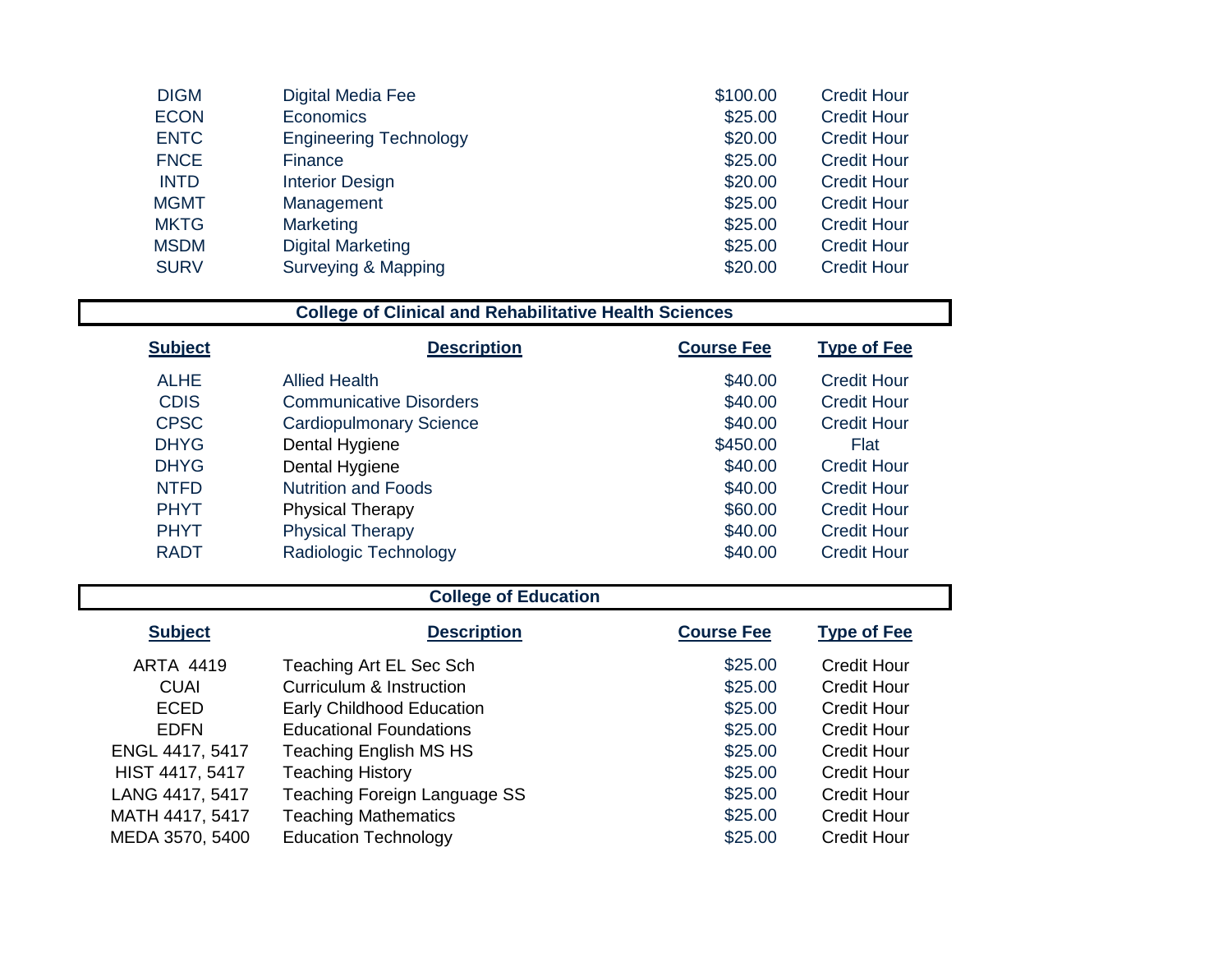| <b>PEXS</b>      | Teaching Physical Education & Exercise Science   | \$25.00 | <b>Credit Hour</b> |
|------------------|--------------------------------------------------|---------|--------------------|
| <b>PEXS 4061</b> | <b>Physical Education &amp; Exercise Science</b> | \$15.00 | Flat               |
| <b>PHED 1130</b> | <b>Physical Education &amp; Exercise Science</b> | \$30.00 | Flat               |
| <b>PHED 2515</b> | <b>Physical Education &amp; Exercise Science</b> | \$10.00 | Flat               |
| <b>READ</b>      | Reading                                          | \$25.00 | <b>Credit Hour</b> |
| <b>SCED</b>      | <b>Science Education</b>                         | \$25.00 | <b>Credit Hour</b> |
| <b>SPED</b>      | <b>Special Education</b>                         | \$25.00 | <b>Credit Hour</b> |

|                  | <b>Learning Support Lab</b>              |                   |                    |
|------------------|------------------------------------------|-------------------|--------------------|
| <b>Subject</b>   | <b>Description</b>                       | <b>Course Fee</b> | <b>Type of Fee</b> |
| <b>ENGL</b>      | English                                  | \$100.00          | Flat               |
| <b>GEOL</b>      | Geology                                  | \$100.00          | Flat               |
| <b>MATH</b>      | <b>Math</b>                              | \$100.00          | Flat               |
| <b>SOCI</b>      | Sociology                                | \$100.00          | Flat               |
| <b>SPCH</b>      | Speech                                   | \$100.00          | Flat               |
|                  | <b>College Nursing</b>                   |                   |                    |
| <b>Subject</b>   | <b>Description</b>                       | <b>Course Fee</b> | <b>Type of Fee</b> |
| <b>NRSE</b>      | <b>Nursing</b>                           | \$40.00           | <b>Credit Hour</b> |
| <b>NURS</b>      | <b>Nursing RODP</b>                      | \$40.00           | <b>Credit Hour</b> |
|                  | <b>College of Public Health</b>          |                   |                    |
| <b>Subject</b>   | <b>Description</b>                       | <b>Course Fee</b> | <b>Type of Fee</b> |
| <b>BSTA</b>      | <b>Biostatistics</b>                     | \$40.00           | <b>Credit Hour</b> |
| <b>COBH</b>      | <b>Community &amp; Behavioral Health</b> | \$40.00           | <b>Credit Hour</b> |
| <b>COBH 2030</b> | First Aid & Emergency Care               | \$20.00           | Flat               |
| <b>ENVH</b>      | <b>Environmental Health</b>              | \$40.00           | <b>Credit Hour</b> |
| <b>EPID</b>      | Edipemiology                             | \$40.00           | <b>Credit Hour</b> |
| <b>HSC</b>       | <b>Health Science</b>                    | \$40.00           | <b>Credit Hour</b> |
| <b>HSCI</b>      | <b>Health Sciences</b>                   | \$40.00           | <b>Credit Hour</b> |

HSCI Health Sciences<br>
HSMP Health Services Management & Policy<br>
1940.00 Credit Hour<br>
1940.00 Credit Hour

Health Services Management & Policy